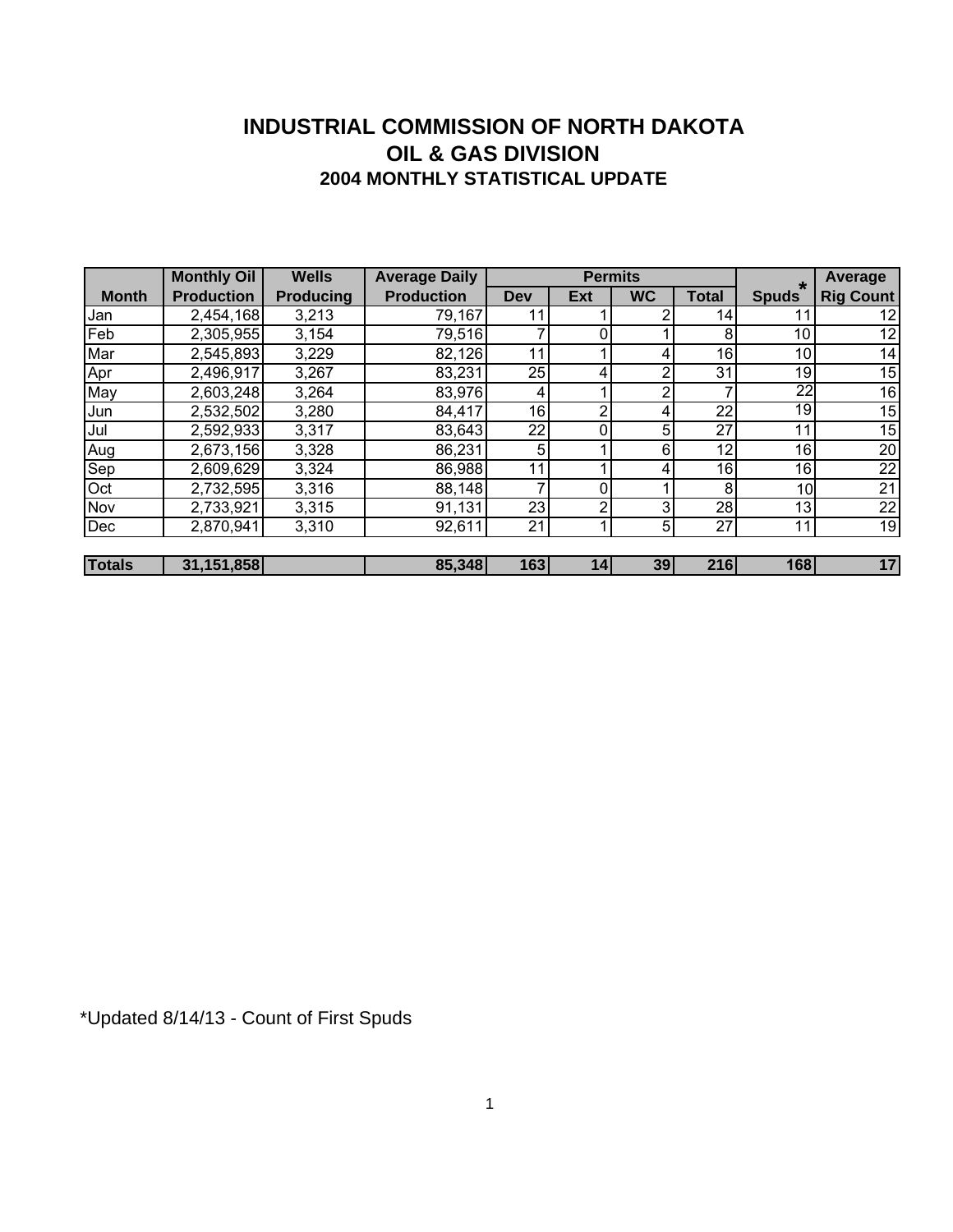## **STATE OF NORTH DAKOTA 2004 STATE-WIDE WELL COMPLETION STATISTICS**

|                    | <b>Total</b> | <b>Total</b>      | <b>Development</b> |            | <b>Wildcat</b> |     | <b>Extension</b> |            |                    |                |            | <b>Re-Entry</b> |  |  |
|--------------------|--------------|-------------------|--------------------|------------|----------------|-----|------------------|------------|--------------------|----------------|------------|-----------------|--|--|
| <b>Month Wells</b> |              | <b>Productive</b> | Prod.              | <b>Dry</b> | Prod.          | Dry | Prod.            | <b>Dry</b> | <b>Recompleted</b> | Prod.          | <b>Dry</b> | <b>Other</b>    |  |  |
| Jan                | 9            |                   | 6                  |            |                |     | 0                |            |                    |                | 0          | $\overline{2}$  |  |  |
| Feb                | 6            | 6                 | 6                  |            |                |     | 0                |            |                    |                | 0          | 0               |  |  |
| Mar                | 13           |                   | 10 <sub>1</sub>    |            |                |     | 0                |            | ົ                  | 8              | 0          | 4               |  |  |
| Apr                |              |                   |                    |            | ი              |     | 0                |            | ∩                  | 8              |            |                 |  |  |
| May                | 6            | 6                 | 5                  |            | 0              |     |                  |            | 3                  | 2              | 0          | 4               |  |  |
| Jun                | 12           | 12                | 9                  |            |                | 0   | n                |            |                    | ∩              | 0          | 0               |  |  |
| Jul                | 34           | 32                | 28                 |            |                |     | ⌒                |            |                    | 3              |            | 2               |  |  |
| Aug                |              | 6                 | 6                  |            | 0              |     | 0                |            |                    | 3              | 0          | 0               |  |  |
| Sep                | 13           | 9                 | 8                  |            | 0              | 3   |                  |            | 4                  | 5              | ◠          | 2               |  |  |
| Oct                | 14           | 12                |                    | ◠          | ົ              | 0   | 3                |            | ∩                  | $\overline{4}$ | 0          | 0               |  |  |
| Nov                | 9            |                   |                    | ◠          | 0              |     | 0                |            |                    | 9              | 3          |                 |  |  |
| Dec                | 14           | 12                | 10 <sub>l</sub>    |            | ົ              | ⌒   | 0                | 0          |                    | 5              |            |                 |  |  |
|                    |              |                   |                    |            |                |     |                  |            |                    |                |            |                 |  |  |
| Total              | 144          | 127               | 109                | 8          | 9              | 9   | 9                | 0          | 16                 | 54             | 8          | 17              |  |  |

#### **2004 STATE-WIDE DRILLING FOOTAGE**

|              | <b>Development</b> |            | <b>Wildcat</b> |            | <b>Extension</b> |                | <b>Re-Entry</b> |                |                | <b>Monthly</b> |
|--------------|--------------------|------------|----------------|------------|------------------|----------------|-----------------|----------------|----------------|----------------|
| <b>Month</b> | Prod.              | <b>Dry</b> | Prod.          | <b>Dry</b> | Prod.            | <b>Dry</b>     | Prod.           | <b>Dry</b>     | <b>Others</b>  | <b>Footage</b> |
| Jan          | 81,465             | 9,760      | 13,400         | 4,515      |                  | 01             | 12,607          | $\overline{0}$ | 32,178         | 153,925        |
| <b>Feb</b>   | 76,403             | ΩI         |                |            |                  | 0              | 3,510           | 0              | 655            | 80,568         |
| Mar          | 130,232            | 4,500      | 13,232         | 9,980      |                  | 0              | 24,237          | 0              | 40,539         | 222,720        |
| Apr          | 94,229             | OI         |                |            |                  | 01             | 18,095          | 3,846          | 5,352          | 121,522        |
| May          | 65,998             | 01         |                | 0          | 19,269           | $\overline{0}$ | 7,751           | 0              | 54,072         | 147,090        |
| Jun          | 113,526            | $\Omega$   | 5,399          | 0          | 16,974           | 01             | 8,657           | 0              | 342            | 144,898        |
| Jul          | 120,406            | 9,420      | 28,242         | 5,950      | 35,628           | 01             | 6,626           | 0              | 16,007         | 222,279        |
| Aug          | 88,161             |            |                | 6.154      |                  | 01             | 12,171          | 0              | 1,806          | 108,292        |
| Sep          | 101,020            | 4,500      |                | 26,563     | 14,530           | 01             | 11,377          | 6,816          | 12,083         | 176,889        |
| Oct          | 94,399             | 16,610     | 46,727         |            | 43,360           |                | 24,338          | 0              | 1,400          | 226,834        |
| <b>Nov</b>   | 86,321             | 11,300     |                |            |                  | 01             | 25,782          | 2,520          | 11,750         | 137,673        |
| Dec          | 149,745            | 01         | 25,361         | 14,733     |                  | 01             | 16,345          | 3,089          | 2,802          | 212,075        |
|              |                    |            |                |            |                  |                |                 |                |                |                |
| <b>Total</b> | 1,201,905          |            | 56,090 132,361 |            | 67,895 129,761   |                | 0 171,496       |                | 16,271 178,986 | 1,954,765      |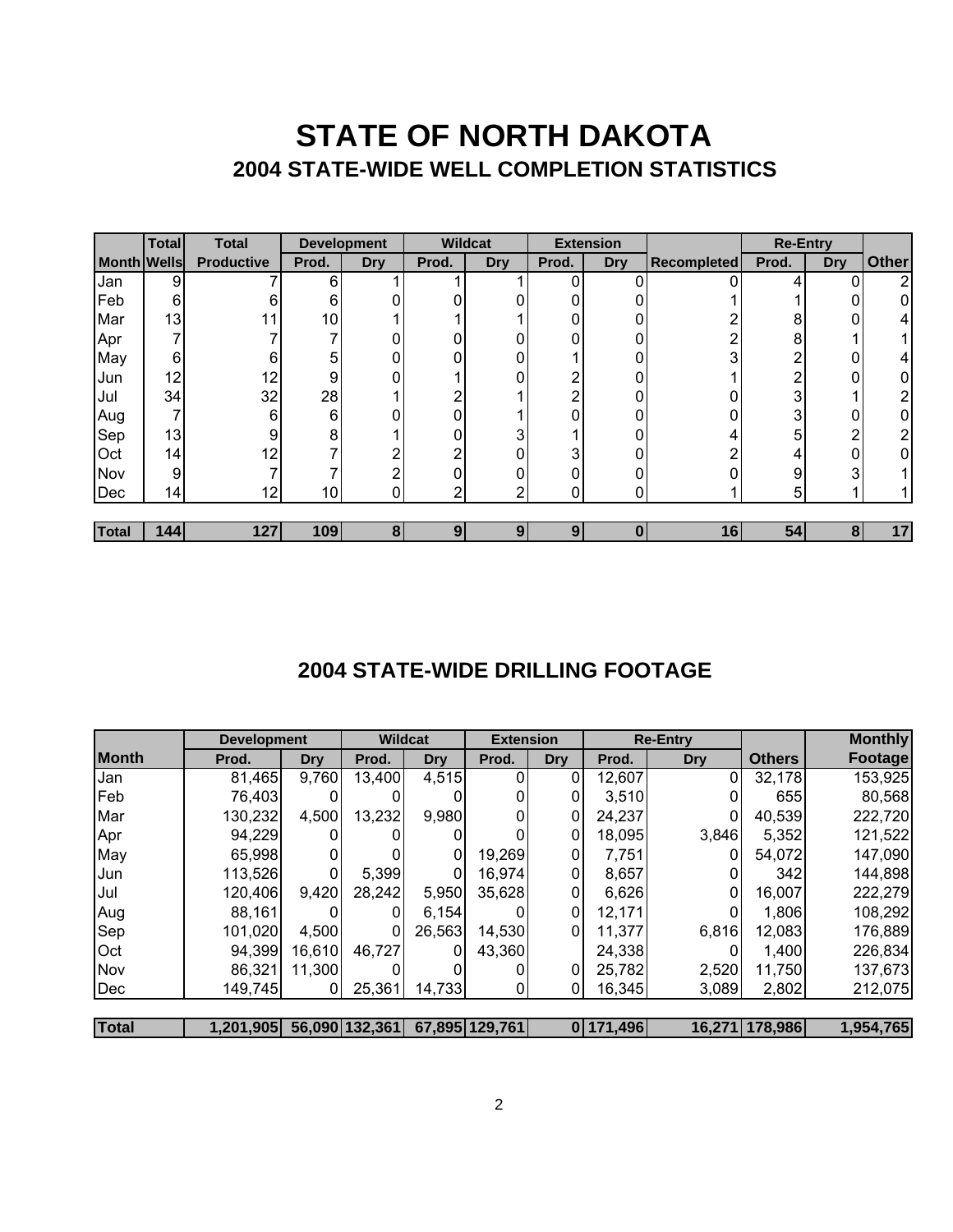### **STATE OF NORTH DAKOTA 2004 COUNTY COMPLETION STATISTICS**

|              | <b>Total</b> | <b>Total</b>      |       | <b>Development</b> | <b>Wildcat</b> |                | <b>Extension</b> |            |                    |       | <b>Re-Entry</b> |              |
|--------------|--------------|-------------------|-------|--------------------|----------------|----------------|------------------|------------|--------------------|-------|-----------------|--------------|
| Cnty         | <b>Wells</b> | <b>Productive</b> | Prod. | <b>Dry</b>         | Prod.          | <b>Dry</b>     | Prod.            | <b>Dry</b> | <b>Recompleted</b> | Prod. | <b>Dry</b>      | <b>Other</b> |
| Bil          | 8            | 5                 | 4     |                    |                |                | 0                | 0          | 0                  | 13    | 3               | 2            |
| <b>Bot</b>   | 8            |                   | 6     | 0                  |                |                |                  |            |                    | 10    |                 |              |
| <b>Bow</b>   | 64           | 64                | 64    | 0                  |                |                |                  | 0          | 0                  | 14    |                 | 12           |
| <b>Bke</b>   |              |                   |       | 0                  |                | 0              | 0                | 0          |                    | ົ     | 0               | 0            |
| Div          | 6            | 6                 | 6     | 0                  |                | 0              | 0                | 0          |                    |       | 0               |              |
| Dun          |              |                   |       | 0                  |                | 0              | 0                | 0          |                    |       |                 | 0            |
| GV           | 3            |                   |       | 0                  |                | 0              | ົ                | 0          |                    |       | ი               | 0            |
| Het          |              |                   |       |                    |                | 0              | ი                |            |                    |       |                 | 0            |
| <b>McH</b>   | 0            |                   |       |                    |                | 0              |                  |            |                    |       |                 | 0            |
| <b>McK</b>   | 29           | 28                | 16    |                    | 6              | 0              | 6                |            | 12                 |       |                 | 0            |
| Mou          | 2            |                   | 0     | 0                  |                |                |                  | በ          | $\Omega$           |       |                 | ი            |
| Ren          | 9            |                   | 3     | 5                  |                | N              |                  |            |                    |       |                 | 0            |
| Slp          |              |                   |       | 0                  |                | N              | ი                | 0          |                    |       | ∩               | 0            |
| <b>Stk</b>   | 3            |                   |       | 0                  |                | ⌒              | ი                | 0          |                    |       |                 | 0            |
| Wrd          |              |                   |       | ი                  |                | 3              | ი                | 0          |                    |       | n               | 0            |
| Wil          |              |                   |       | 0                  |                | 0              | 0                | 0          |                    | 8     |                 |              |
| <b>Total</b> | 144          | 127               | 109   | 8                  | 9              | 9 <sub>1</sub> | 9                | 0          | 16                 | 54    | 8               | 17           |

### **2004 COUNTY DRILLING FOOTAGE**

|               | <b>Development</b> |            | <b>Wildcat</b> |            |                | <b>Extension</b> | <b>Re-Entry</b> |            |                |           |
|---------------|--------------------|------------|----------------|------------|----------------|------------------|-----------------|------------|----------------|-----------|
| <b>County</b> | Prod.              | <b>Dry</b> | Prod.          | <b>Dry</b> | Prod.          | <b>Dry</b>       | Prod.           | <b>Dry</b> | <b>Others</b>  | Footage   |
| Bil           | 41,106             | 21,270     | 22,655         | 13,300     |                | 0                | 45,984          | 6,673      | 18,441         | 169,429   |
| Bot           | 29,773             |            |                | 4,314      | 3,340          | 0                | 21,573          |            | 513            | 59,513    |
| <b>Bow</b>    | 677,709            |            |                |            |                | 0                | 50,281          |            | 3,232 138,069  | 869,291   |
| <b>Bke</b>    | 18,456             |            |                |            |                | 0                | 4,890           |            | 1,105          | 24,451    |
| Div           | 85,909             |            |                |            |                | 0                | 4,376           |            | 1,013          | 91,298    |
| Dun           |                    |            |                |            |                |                  |                 |            |                |           |
| <b>GV</b>     | 25,291             |            |                | 0          | 40,647         |                  | 5,085           |            | 678            | 71,701    |
| Het           |                    |            |                |            |                |                  |                 |            |                |           |
| <b>McH</b>    |                    |            |                |            |                |                  |                 |            |                |           |
| <b>McK</b>    | 213,682            | 9,420      | 80,235         |            | 85,774         | 0                | 11,821          | 2,520      | 9,687          | 413,139   |
| Mou           |                    |            |                | 17,150     |                |                  |                 |            |                | 17,150    |
| Ren           | 15,625             | 25,400     | 5,399          |            |                |                  |                 |            |                | 46,424    |
| Slp           |                    |            |                |            |                |                  |                 |            |                |           |
| <b>Stk</b>    |                    |            | 24,072         | 14,495     |                |                  |                 | 3,846      | 3,590          | 46,003    |
| Wrd           | 5,852              |            |                | 18,636     |                |                  |                 |            |                | 24,488    |
| Wil           | 88,502             |            |                |            |                |                  | 27,486          |            | 5,890          | 121,878   |
| <b>Total</b>  | 1,201,905          |            | 56,090 132,361 |            | 67,895 129,761 | $\mathbf{0}$     | 171,496         |            | 16,271 178,986 | 1,954,765 |